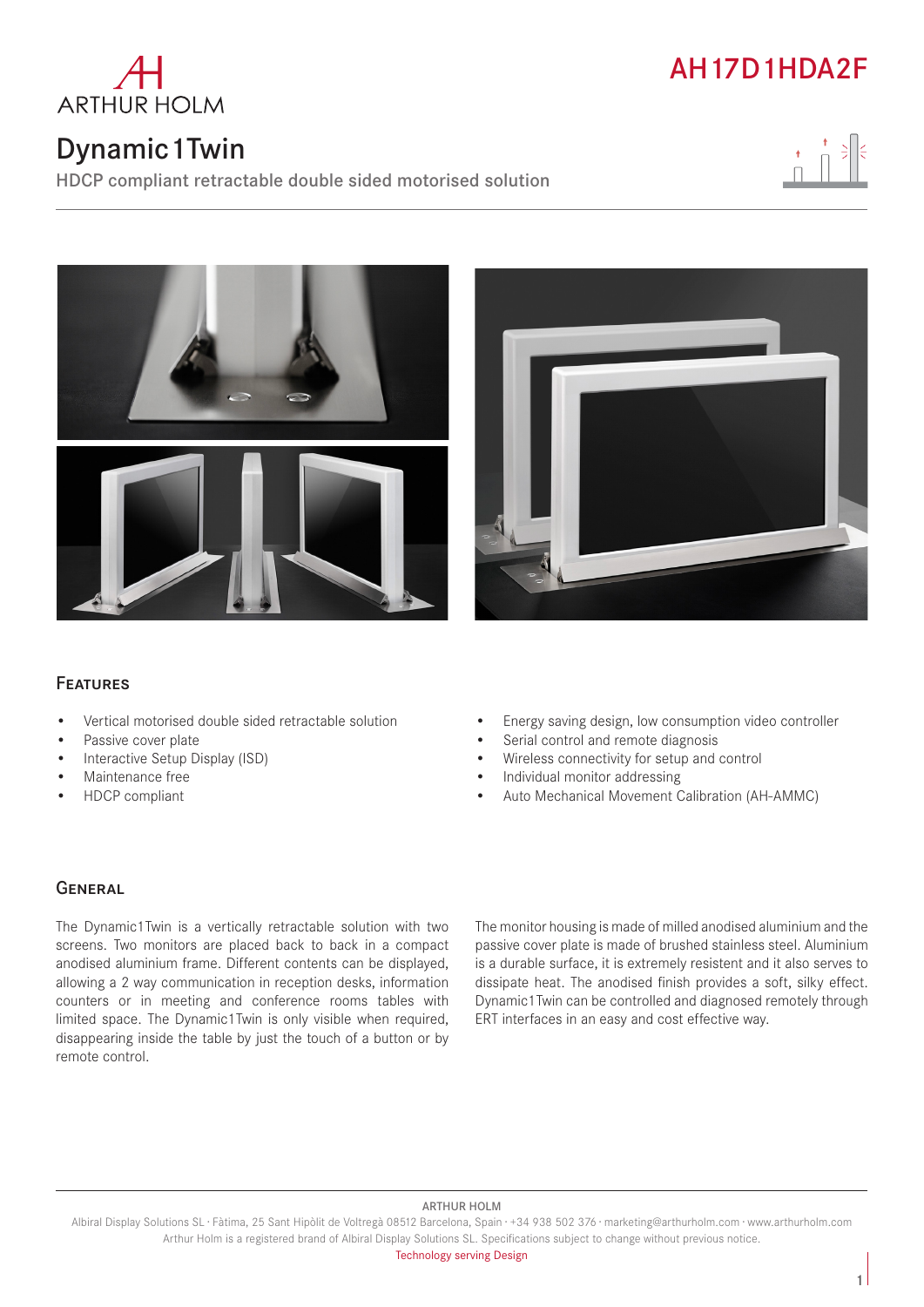## Technical Specifications

#### Display x 2

| Size                               | FULL HD 17.3" TFT Active Matrix,<br>widescreen                                                                                            |
|------------------------------------|-------------------------------------------------------------------------------------------------------------------------------------------|
| Resolution                         | 1920 (h) x 1080 (v)                                                                                                                       |
| <b>Brightness</b>                  | 400 cd/m2                                                                                                                                 |
| Contrast ratio                     | 600:1                                                                                                                                     |
| Pixel                              | 0.1989 (h) x 0.1989 (v) mm                                                                                                                |
| Viewing angle                      | $60^{\circ}/80^{\circ}$ (u/d) / $80^{\circ}/80^{\circ}$ (l/r)                                                                             |
| Viewing area                       | 381.888 (h) x 214.812 (v) mm                                                                                                              |
| LED backlight lifespan             | 50,000 hrs                                                                                                                                |
| Response time                      | Tr 37 ms, Tf 3 ms                                                                                                                         |
| Temperature<br>(operating/storage) | Operating $0^{\circ}$ C ~+40°C<br>Storage -20 $^{\circ}$ C ~+60 $^{\circ}$ C                                                              |
| <b>Materials</b>                   |                                                                                                                                           |
| Monitor housing                    | Anodised Aluminium                                                                                                                        |
| Cover plate                        | <b>Stainless Steel</b>                                                                                                                    |
| Connectivity x 2                   |                                                                                                                                           |
| Input signal                       | DVI-I (1 input per monitor) -<br>HDCP Compliant - Digital /<br>Analog<br>DVI-D (1 input per monitor) -<br><b>HDCP Compliant - Digital</b> |
| RJ45 CAT6 (with loop)              | Addressable RS422 monitor<br>control by AHnet protocol                                                                                    |
| GPI (SubD9)                        | Up/Down control                                                                                                                           |
| <b>USB</b>                         | For service                                                                                                                               |

| Control                                      |                                                               |
|----------------------------------------------|---------------------------------------------------------------|
| RJ45, RS-422 (I/O), AHNet protocol           |                                                               |
| Addressing                                   |                                                               |
| Termination switch                           |                                                               |
| GPI                                          |                                                               |
| IR Remote control (monitor adjustments): 1/5 |                                                               |
| <b>Movement's Control</b>                    |                                                               |
| User interface on<br>monitor                 | (Up/Down)                                                     |
| Remote                                       | RS-422 I/O, GPI                                               |
| Electrical                                   |                                                               |
| External power supply                        | 100-240 Vac, 47/63Hz, 12Vdc                                   |
| Power consumption                            | 80W                                                           |
| Mechanical                                   |                                                               |
| <b>Monitor Dimensions:</b>                   |                                                               |
| Upper cover plate                            | 540 x 95 x 3 mm<br>$[21.25" \times 3.74" \times 0.1"]$        |
| Housing below the table                      | 531.4 x 591 x 83.5 mm<br>$[20.92" \times 23.26" \times 3.3"]$ |
| Weight                                       | 20.4 Kg / 44.9 Lbs                                            |
| <b>Shipping Dimensions:</b>                  |                                                               |
| Weight                                       | 21.4 Kg / 47.1 Lbs                                            |
| <b>Shipping Box</b>                          | 652 x 177 x 727 mm                                            |
|                                              | $[25.66" \times 6.96" \times 28.62"]$                         |

**CERTIFICATIONS** 

- CE
- FCC
- IECEE

#### **WARRANTY**

- 5 years limited warranty
- 2 years general warranty

#### ARTHUR HOLM

Albiral Display Solutions SL · Fàtima, 25 Sant Hipòlit de Voltregà 08512 Barcelona, Spain · +34 938 502 376 · marketing@arthurholm.com · www.arthurholm.com Arthur Holm is a registered brand of Albiral Display Solutions SL. Specifications subject to change without previous notice.

# AH17D1HDA2F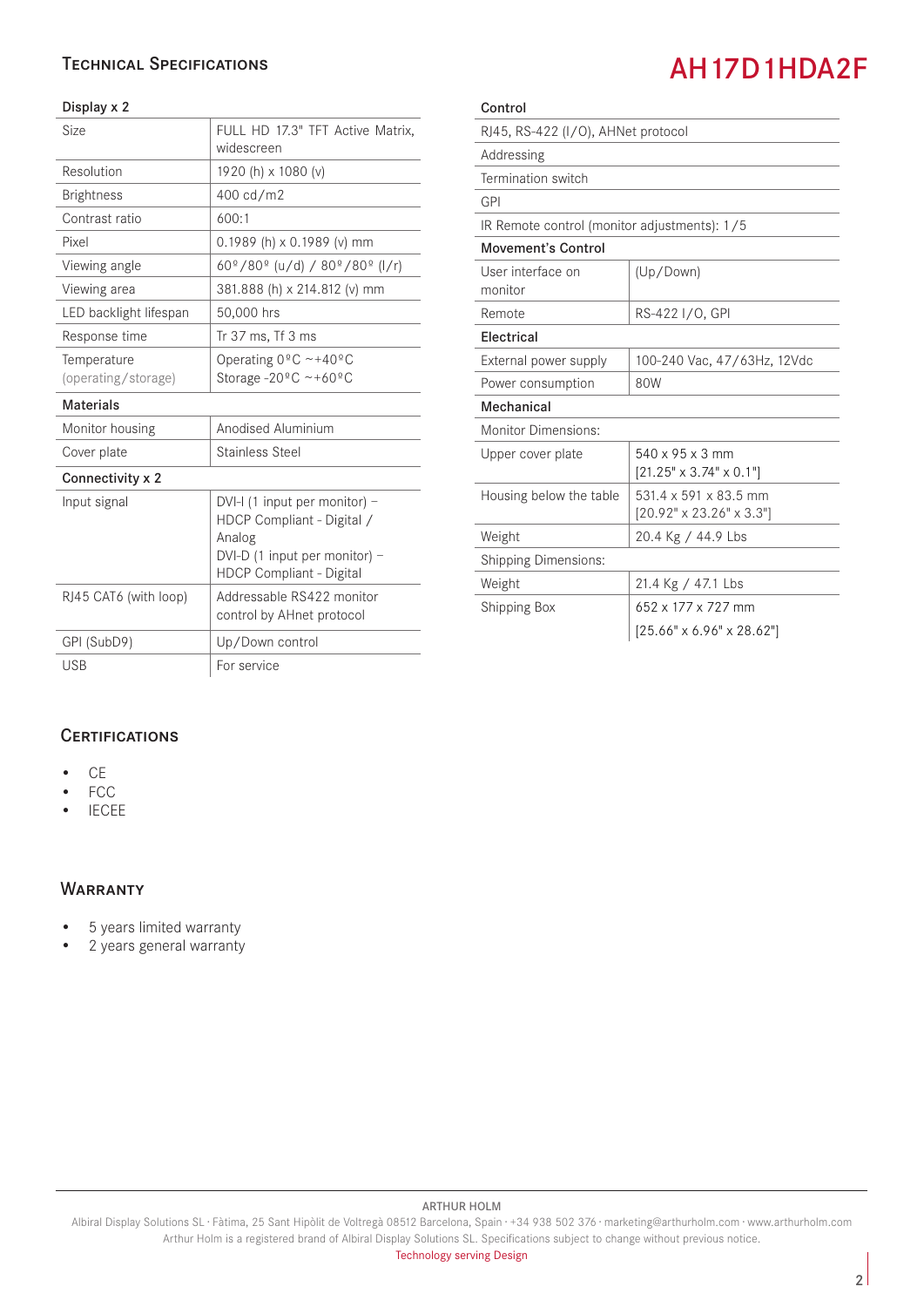### Connectivity Panel

# AH17D1HDA2F



#### Connectivity panel

- 1- Power input
- 2- GPI control
- 3- DVI-D video input digital (Screen 1)
- 4- DVI-I video input analog/digital (Screen 1)
- 5- AHnet control interface
- 6- DVI-D video input digital (Screen 2)
- 7- DVI-I video input analog/digital (Screen 2)

## Interactive Setup Display (ISD)



#### Consultants, architects and engineers **SPECIFICATIONS**

Vertically retractable motorised 17.3" professional solution with two monitors placed back to back in a compact anodised aluminium frame. The monitor housing shall be made of milled anodised aluminium and the cover plate shall be made of brushed stainless steel. The monitors shall have a brightness of 400 cd/ m2, a contrast ratio of 600:1 and a backlight lifespan of 50.000 hours. The monitors shall provide 2 DVI HDCP inputs by a licensed HDCP monitor manufacturer. The monitors shall provide an addressable RS-422 and an easy to read Interactive Setup

Display (ISD) to access the safety parameters, the setup of the speed and the control of the brightness, contrast and backlight. The monitors shall be able to run an auto adjustment program to reset the factory setups.

The monitors shall provide a USB port for firmware upgrades. The monitors shall be controlled by a wireless Android and iOS App providing information about the monitor's serial number, and providing access to the control and to the setup menu.

#### ARTHUR HOLM

Technology serving Design

Albiral Display Solutions SL · Fàtima, 25 Sant Hipòlit de Voltregà 08512 Barcelona, Spain · +34 938 502 376 · marketing@arthurholm.com · www.arthurholm.com Arthur Holm is a registered brand of Albiral Display Solutions SL. Specifications subject to change without previous notice.